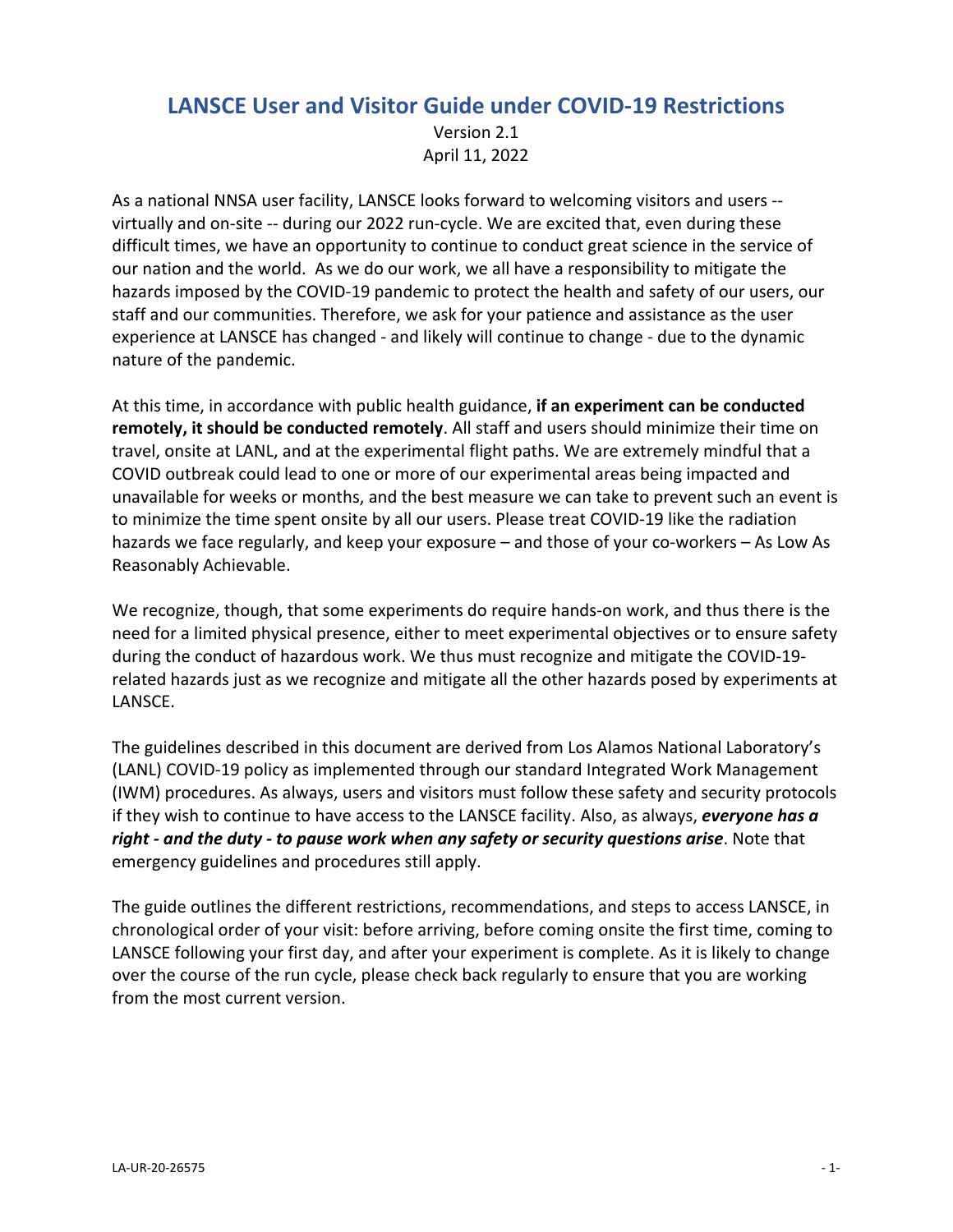# **Table of Content**

| $\mathbf{1}$            |            |  |  |  |  |
|-------------------------|------------|--|--|--|--|
|                         | 1.1        |  |  |  |  |
|                         | 1.2        |  |  |  |  |
|                         | 1.3        |  |  |  |  |
|                         | 1.4        |  |  |  |  |
|                         | 1.4.1      |  |  |  |  |
|                         | 1.4.2      |  |  |  |  |
|                         | 1.4.3      |  |  |  |  |
|                         | 1.5        |  |  |  |  |
| $\mathbf{2}$            |            |  |  |  |  |
|                         | 2.1        |  |  |  |  |
|                         | 2.2        |  |  |  |  |
|                         | 2.2.1      |  |  |  |  |
|                         | 2.2.2      |  |  |  |  |
|                         | 2.3        |  |  |  |  |
|                         | 2.4        |  |  |  |  |
|                         | 2.5        |  |  |  |  |
|                         | 2.5.1      |  |  |  |  |
|                         | 2.5.2      |  |  |  |  |
|                         | 2.5.3      |  |  |  |  |
|                         | 2.5.4      |  |  |  |  |
| 3                       |            |  |  |  |  |
|                         | 3.1        |  |  |  |  |
|                         | 3.2        |  |  |  |  |
|                         | 3.2.1      |  |  |  |  |
|                         | 3.2.2      |  |  |  |  |
|                         |            |  |  |  |  |
|                         | 3.2.3      |  |  |  |  |
|                         | 3.2.4      |  |  |  |  |
|                         | 3.2.5      |  |  |  |  |
|                         | 3.2.6      |  |  |  |  |
|                         | 3.2.7      |  |  |  |  |
|                         | 3.3        |  |  |  |  |
|                         | 3.3.1      |  |  |  |  |
|                         | 3.3.2      |  |  |  |  |
|                         | 3.4        |  |  |  |  |
|                         | 3.5        |  |  |  |  |
|                         | 3.6        |  |  |  |  |
| $\overline{\mathbf{4}}$ |            |  |  |  |  |
|                         | 4.1        |  |  |  |  |
|                         | 4.2        |  |  |  |  |
|                         | 4.3<br>4.4 |  |  |  |  |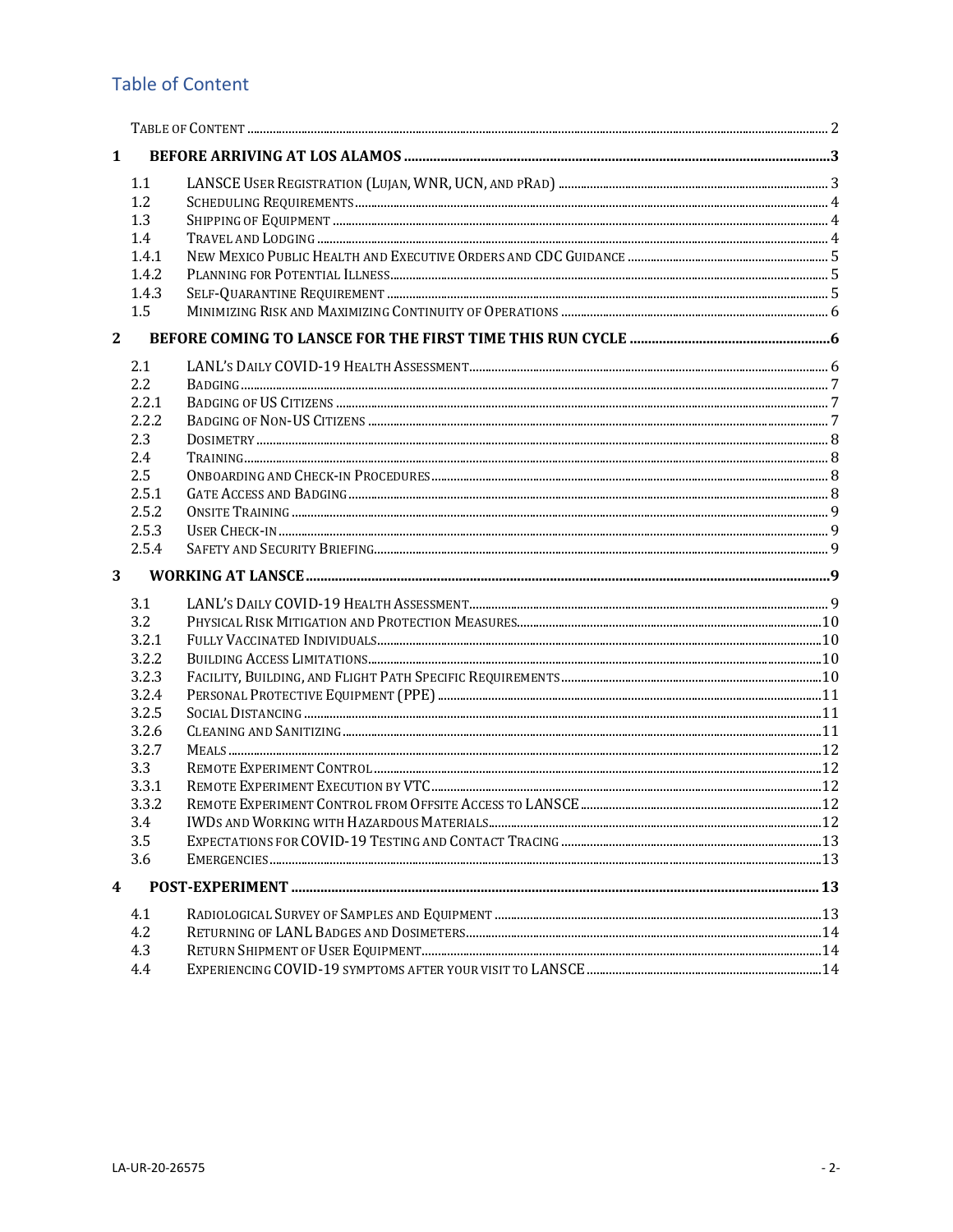# 1 Before Arriving at Los Alamos

### *LANSCE Users*

You are a *user* of the LANSCE facility unless you are a direct employee of the facility responsible group (see below) or a LANL worker covered by a current Memorandum of Understanding between your group and the facility Responsible Line Manager (RLM). As a user of the LANSCE facility, you will work under the supervision of an Instrument Scientist (IS), Scientist‐In‐Charge (SIC), Principal Investigator (PI), or Experimenter‐In‐Charge (EIC) as authorized by the cognizant RLM. For clarity, for the rest of this document this supervisor will be referred to as your Point‐ Of-Contact (POC). Your POC, and their RLM, will depend on the experimental facility at which you will work. No work may be performed outside of the scope defined by your POC and their RLM.

#### **Facility RLMs**

| Lujan P-2 | Maria Rightley, Michael Mocko - p-2rlm@lanl.gov               |
|-----------|---------------------------------------------------------------|
| pRad P-1  | Keith Rielage, rielagek@lanl.gov                              |
| UCN P-3   | Melynda Brooks, Shea Mosby, Mark Makela - p3managers@lanl.gov |
|           | WNR P-2 Maria Rightley, Michael Mocko - p-2rlm@lanl.gov       |
|           | IPF C-IIAC Jeff Pietryga, pietryga@lanl.gov                   |
|           |                                                               |

### *Do not come to LANSCE until you have been authorized. The detailed authorization procedure is described in section 2.5.*

All LANSCE users must follow the procedures in this document in order to access the LANSCE facility and perform onsite work. Per the LANL Integrated Work Management process, the facility-owning RLM is responsible for authorizing all work in his or her facility. LANL's operational status is "Normal Operations with Maximized Telework": The site is still meeting all mission deliverables (with a balance of on‐site and offsite work). While LANL remains in this state, RLMs are also responsible for authorizing onsite access. Authorization to execute individual experiments is typically delegated to the POC who directly supervises the work. *LANSCE users must coordinate their onsite access with the POC for their experiment, who will in turn ensure that the appropriate RLM approvals are in place.*

# 1.1 LANSCE User Registration (Lujan, WNR, UCN, and pRad)

LANSCE is required by DOE/NNSA to review each experiment for adherence to the applicable safety and security requirements. This includes assessing, for example, export control issues and thus *requires that everyone associated with the experiment be noted in the experiment proposal*. The first step is that each Lujan, WNR, UCN and pRad user must register in the LANSCE Experiment Management System (LEMS, https://lems.lanl.gov). After completing the initial registration process, the user may be associated with any number of proposals and experiments. The user information collected may be used within the experimental review process as well as for badging, dosimetry reporting or other required activities.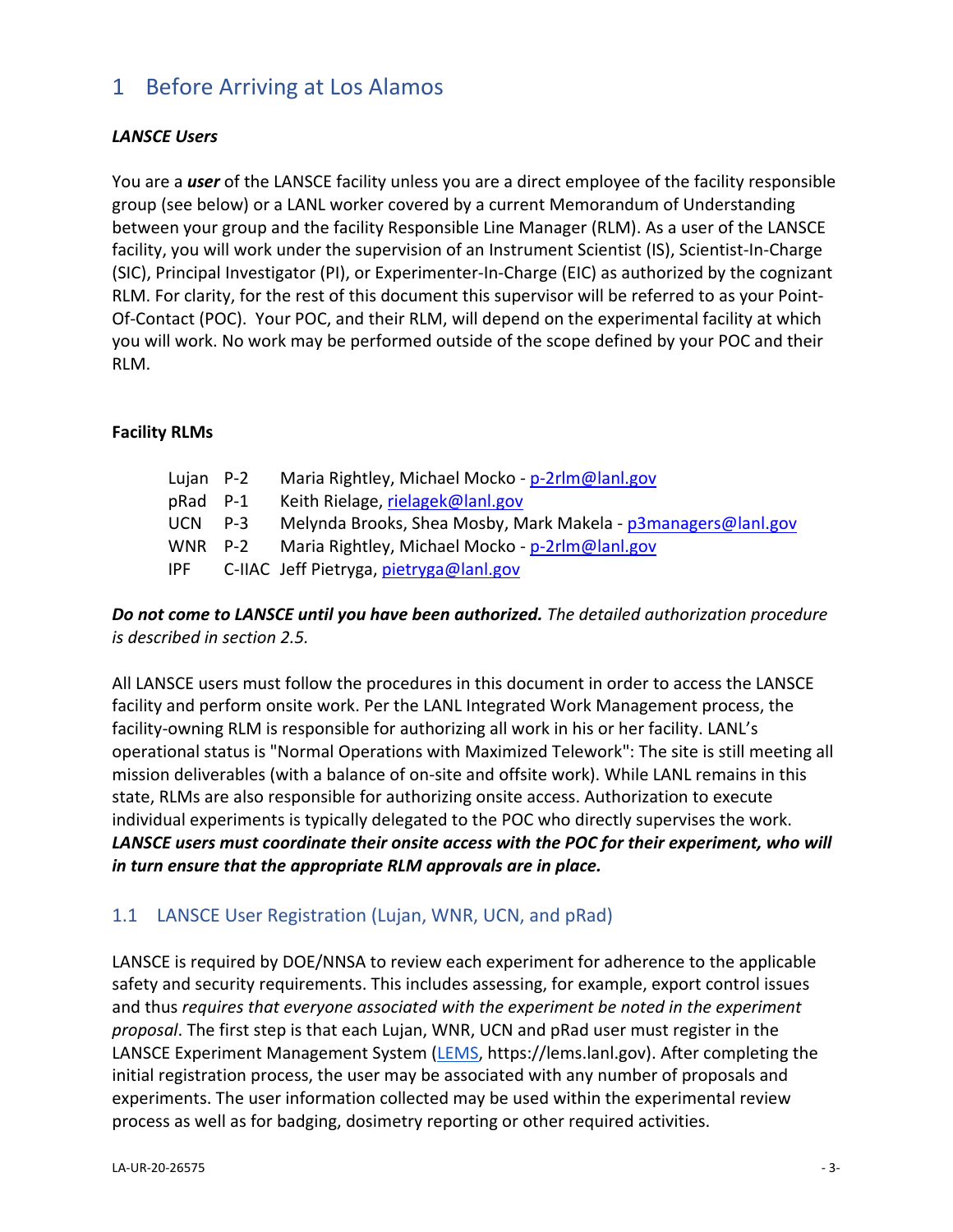Failure to register and provide the necessary information in a timely manner may result in your experiment being canceled or a user being denied access to come onsite.

The point of contact for IPF visitors is the Isotope Program Office, Beverly Ortiz (bevd@lanl.gov).

## 1.2 Scheduling Requirements

All LANSCE experiments require scheduling during the 2022 run‐cycle. The time between experiments is determined by the specifics of the individual flight path or facility, as well as the turnover of external users.

Different user groups will not overlap in the same experimental area. Additional changes to experimental scheduling may be necessary on an experiment- and experimental area-specific basis in order to support remote operations or occupancy limits.

# 1.3 Shipping of Equipment

All shipments to and from LANSCE go through the central LANL SM‐30 warehouse. There are no special requirements or additional restrictions at this time.

However, shipments of all kinds are taking longer due to COVID‐19 related delays that are being experienced generally. Users should account for this when shipping their equipment to LANSCE.

# 1.4 Travel and Lodging

Users traveling to LANSCE must take extra precautions, particularly those traveling from locations other than their home. Carefully plan your travel in advance. Please see section 4.3 of the LANL policy, COVID‐19 Risk and Exposure Control Measures for On‐Site Work Activities, POL1201‐6 (https://www.lanl.gov/updates/covid‐19‐updates‐info.shtml).

### *Users are required to follow the Centers for Disease Control and Prevention's (CDC) guidelines on travel, which can be found on the CDC Travel Guidance webpage*

(https://www.cdc.gov/coronavirus/2019‐ncov/travelers/travel‐during‐covid19.html). While these are particularly important for those who travel significant distances, they are relevant even for a short drive from home. Consider the use of a private or rental car rather than commercial air travel when possible.

Travelers who require lodging are encouraged to contact their hotel to ensure that it is following the CDC guidance for cleaning and disinfecting. Consider using a hotel that is offering rooms that have been unoccupied for some number of days between occupants, and consider booking a room with kitchen facilities. Travelers are encouraged to prepare their own meals or take them out from a restaurant.

Non‐LANL users who have their own COVID‐19 rules for travel and work must communicate these ahead of the visit to their POC. Accommodation of these rules will be made so long as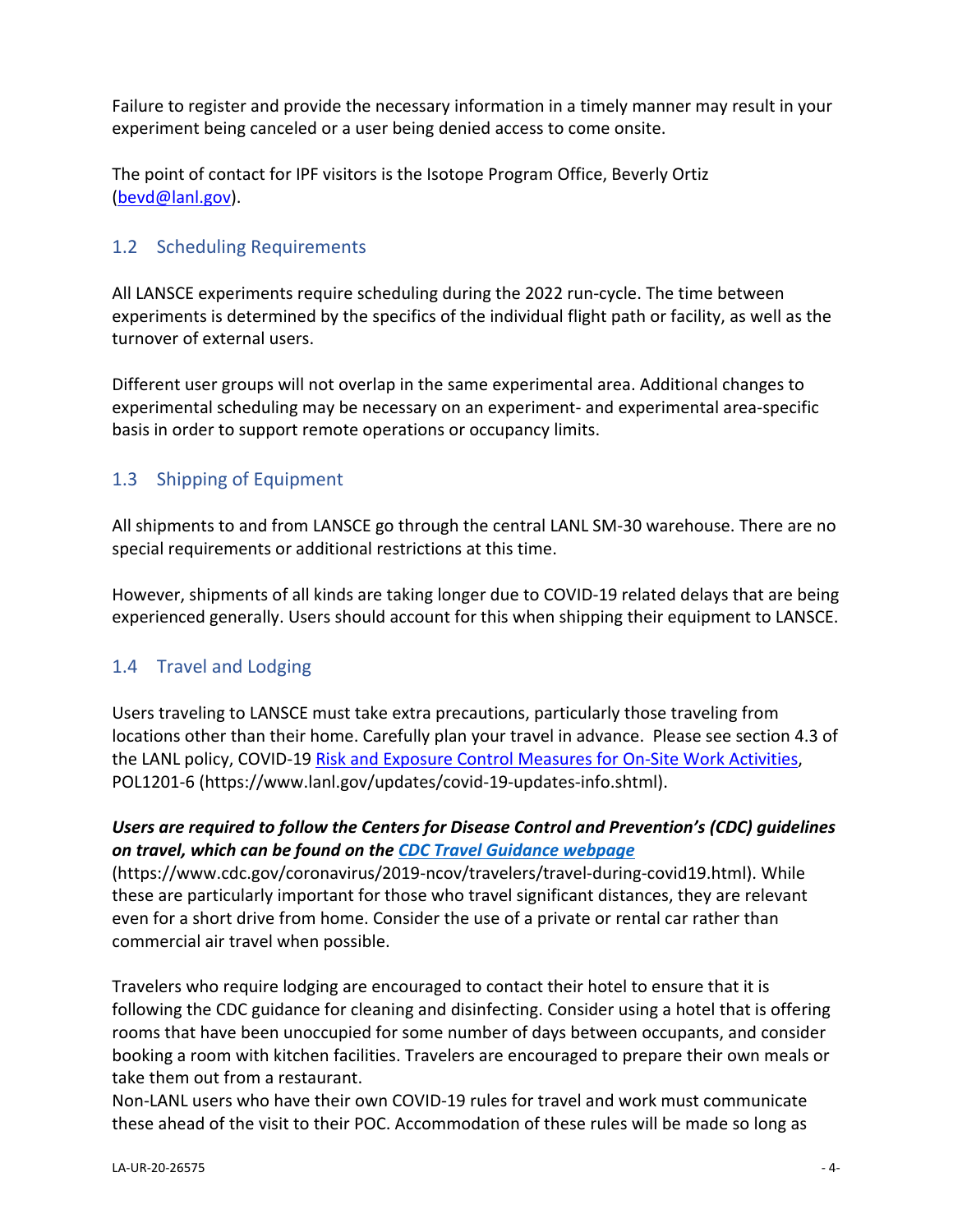they do not conflict with LANL policies. LANL will not be responsible for covering the cost of such measures.

# 1.4.1 New Mexico Public Health and Executive Orders and CDC Guidance

*Users are required to follow the Centers for Disease Control and Prevention's (CDC) guidelines on travel and while not at LANL, which can be found on the CDC Travel Guidance webpage* (https://www.cdc.gov/coronavirus/2019‐ncov/travelers/travel‐during‐covid19.html).

Everyone is required to comply with the New Mexico Public Health and Executive Orders (https://cv.nmhealth.org/public‐health‐orders‐and‐executive‐orders/) while not at LANL and follow any self‐isolation requirements.

Before coming onsite, domestic, unvaccinated out‐of‐state users will need to quarantine. If they receive a negative result from a COVID test on the 6<sup>th</sup> day, the user should continue to selfisolate for the full 7 days. This should be followed by 4 days of careful self-monitoring to ensure they are symptom free if they have maintained COVID protocols off‐site and have not had close contact with anyone exhibiting symptoms or testing positive for COVID‐19 in the last 14 days.

### **International visitors** need approval by the cognizant ALD.

Additionally, international visitors must:

- 1. have up to date vaccinations, which includes completion of an initial mRNA vaccination series (e.g., Pfizer or Moderna) or viral vector vaccination series (e.g., Johnson & Johnson) and receipt of all vaccine boosters, as deemed eligible by the CDC OR
- 2. otherwise be considered up to date on their vaccinations, by being fully-vaccinated and following all booster recommendations in accordance with the CDC guidance for "People who received COVID‐19 vaccine outside the United States."

Please carefully read the current New Mexico **Executive Order** that advises individuals traveling to New Mexico (https://cv.nmhealth.org/public‐health‐orders‐and‐executive‐orders/).

# 1.4.2 Planning for Potential Illness

It is important before you travel that you consider what you will do if you are required to self‐ isolate, quarantine, or become infected with COVID-19. Your travel options will be limited if that occurs. Make sure to discuss and consider what options your home institute offers to support you.

# 1.4.3 Self‐Quarantine Requirement

Users and visitors who have been **fully vaccinated for COVID‐19** —meaning that it has been at least two full weeks since the receipt of the last dose of vaccine — are not required to self‐ isolate before coming on‐site upon arrival to the state. The RLM may verify that users have been fully vaccinated through review of their properly completed vaccination card.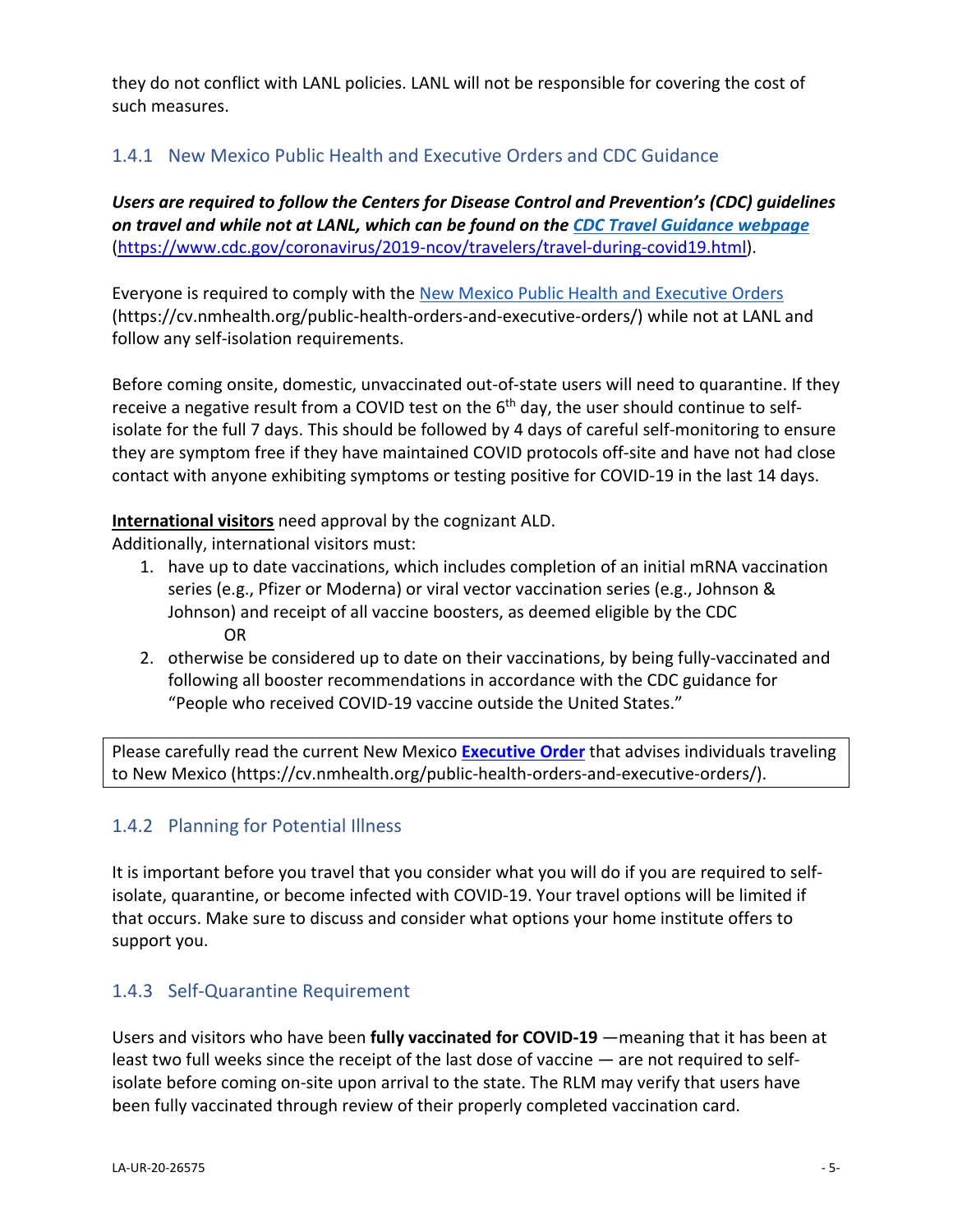Unvaccinated users/visitors – meaning an individual has either not been vaccinated or that it has not yet been 14 days or more since the individual received the last required dose in their vaccine series – are required quarantined for 7 days with a negative COVID test on the  $6<sup>th</sup>$  day. Note that these tests are not provided by LANL, and LANL thus has no control over the time it will take to receive test results.

**Note:** Due to the decreased reliability of rapid COVID tests, negative results obtained from a rapid COVID test must be confirmed with a negative test result from a COVID polymerase chain reaction (PCR) test.

*All workers are strongly encouraged to self‐isolate to the maximum extent possible.* In addition to minimizing the risks to everyone's health, please consider that we are counting on each other to help avoid shutting down experiments where groups who have had contact may be required to self‐isolate when one of them has symptoms or the facility itself may shut down in the event of an outbreak.

# 1.5 Minimizing Risk and Maximizing Continuity of Operations

While traveling and during your experiment, consider the number of contacts each member of your team experiences. In the event one of you is required to self‐isolate or is positive for COVID‐19, there is a significant likelihood that others in your team may be required to self‐ isolate as well. Having sub‐teams who isolate from each other may reduce each individual's overall risk, reduce who is required to self‐isolate, and allow you to continue your experiment. In planning the work for your experiment, also consider where you may be able to cross train and have that training done before you need it.

# 2 Before Coming to LANSCE for the First Time This Run Cycle

# 2.1 LANL's Daily COVID-19 Health Assessment

During the pandemic, we are taking extra steps to monitor the health and safety of each worker who will come onsite. Before coming on-site each day, all workers must perform a daily health screening (available from the COVID‐19 web hub: https://www.lanl.gov/updates/covid‐19‐ updates‐info.shtml). This self‐assessment includes several questions about potentially chronic medical conditions. In order to avoid unnecessary delays, the first time a user comes onsite, you are encouraged to contact the LANL COVID‐19 Hotline (+1 505‐606‐2667) to discuss what work restrictions may be required because of such conditions. If work restrictions are required, they will issue a formal Duty Disposition Letter that is sent to the responsible RLM and defines the specific work restrictions required. *You are not required to share your medical information with anyone other than the medical professionals involved in your assessment (e.g. the COVID‐ 19 Hotline staff and LANL Occupational Medicine) but work restrictions must be communicated to relevant coworkers ‐ in particular, your POC and his or her RLM.*

In accordance with LANL Policy (https://www.lanl.gov/updates/covid-19-updates-info.shtml) regardless of vaccination status — close contact exposures must wear effective face masks for 10 days after exposure when onsite, and individuals who are released from isolation prior to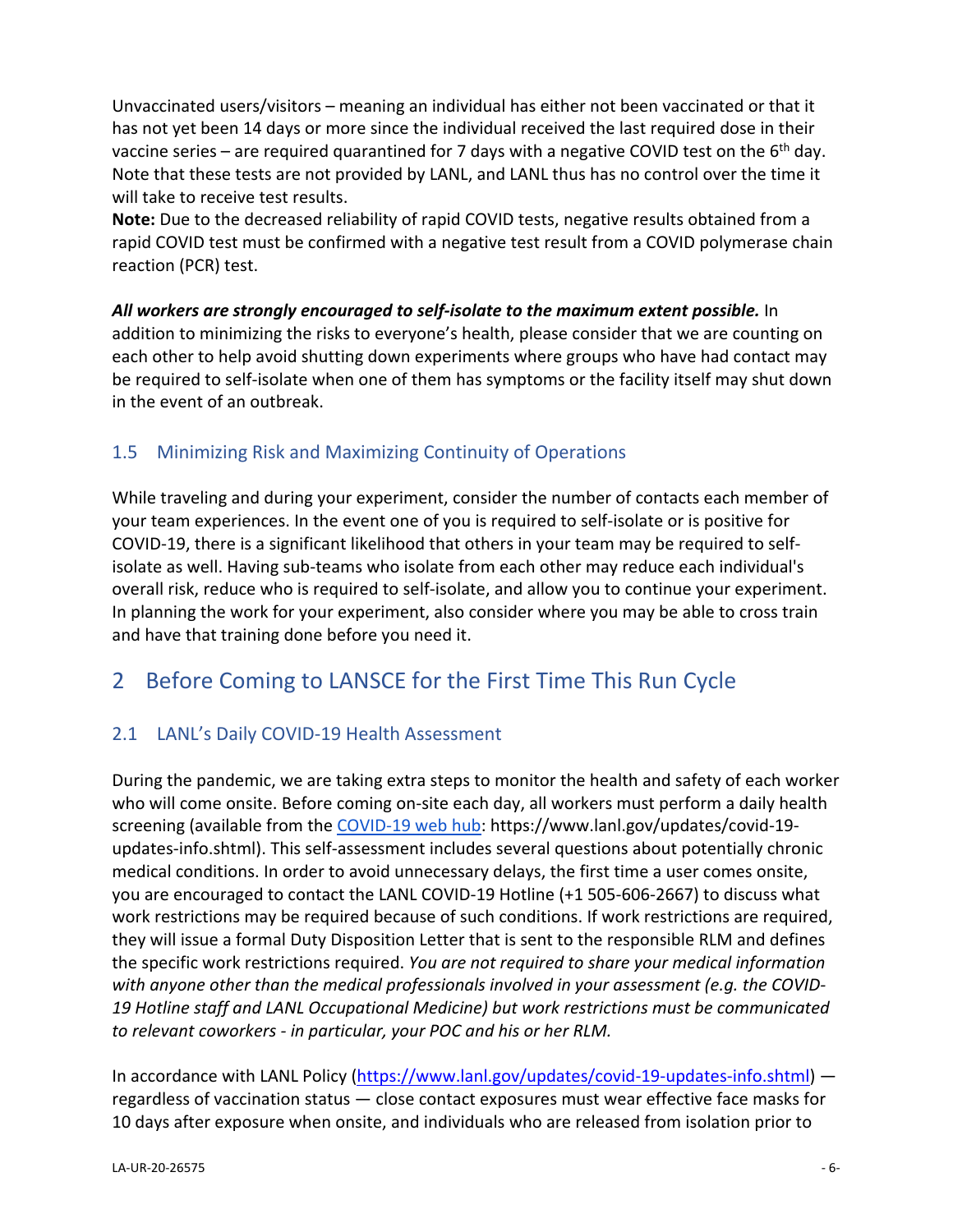the 10 day period by the COVID‐19 Hotline because they meet the CDC requirements must wear effective face masks for the remainder of the 10‐day period.

Individuals who are not fully vaccinated must wear a face mask while indoors. If working within six feet of others, or riding in a vehicle with others, individuals who are not fully vaccinated must wear a N95 mask.

Acceptable masks, in order of understood efficacy, are KN95s, three‐layered disposable masks, and cloth face masks. Cloth masks must have at least two layers of washable, tightly woven, breathable fabric (such as cotton). All face masks must cover the nose, mouth and chin and fit snuggly against the sides of the face. Masks with exhalation valves or any other openings are not acceptable. Neck gaiters and bandanas are unacceptable masks.

# 2.2 Badging

All workers are required to have and wear an official DOE or LANL badge at all times while working onsite.

# 2.2.1 Badging of US Citizens

US citizen WNR, Lujan, UCN and pRad users needing a badge must schedule an appointment with the LANL Badge Office to receive their badge at least one week before their arrival date. **No walk‐ins are allowed**. The LANSCE User Office will schedule the appointment for the visitor and will need the following:

- Date and time of planned arrival at LANSCE
- Completed COVID-19 training 49476 "Working Safely at LANL During the COVID-19 Pandemic" (https://extrain.lanl.gov/SplashIn.aspx?CourseNumber=49476).
- Proof of vaccination or negative COVID-19 test (not older than 72 hours from date of arrival)

You will receive the appointment confirmation from the LANSCE User Office.

The point of contact for IPF visitors is the Isotope Program Office, Beverly Ortiz (bevd@lanl.gov) to submit the document for the badge request.

# 2.2.2 Badging of Non‐US Citizens

Non‐US citizen users require to have an approved Foreign Visit Request (FVTS) to receive a LANL badge. Foreign Nationals need to work with the LANSCE User Office (lansce-useroffice@lanl.gov or prad‐uo@lanl.gov) to submit all necessary information and documents for the FVTS process. The FVTS approval takes up to 60 days or more depending on the country of citizenship.

Non‐US citizens must proceed to the LANL Badge Office/Foreign Visits Office (Otowi Building, TA‐3, Bldg. 261, Ph.: 505‐667‐6901) to receive their badge and are required to schedule an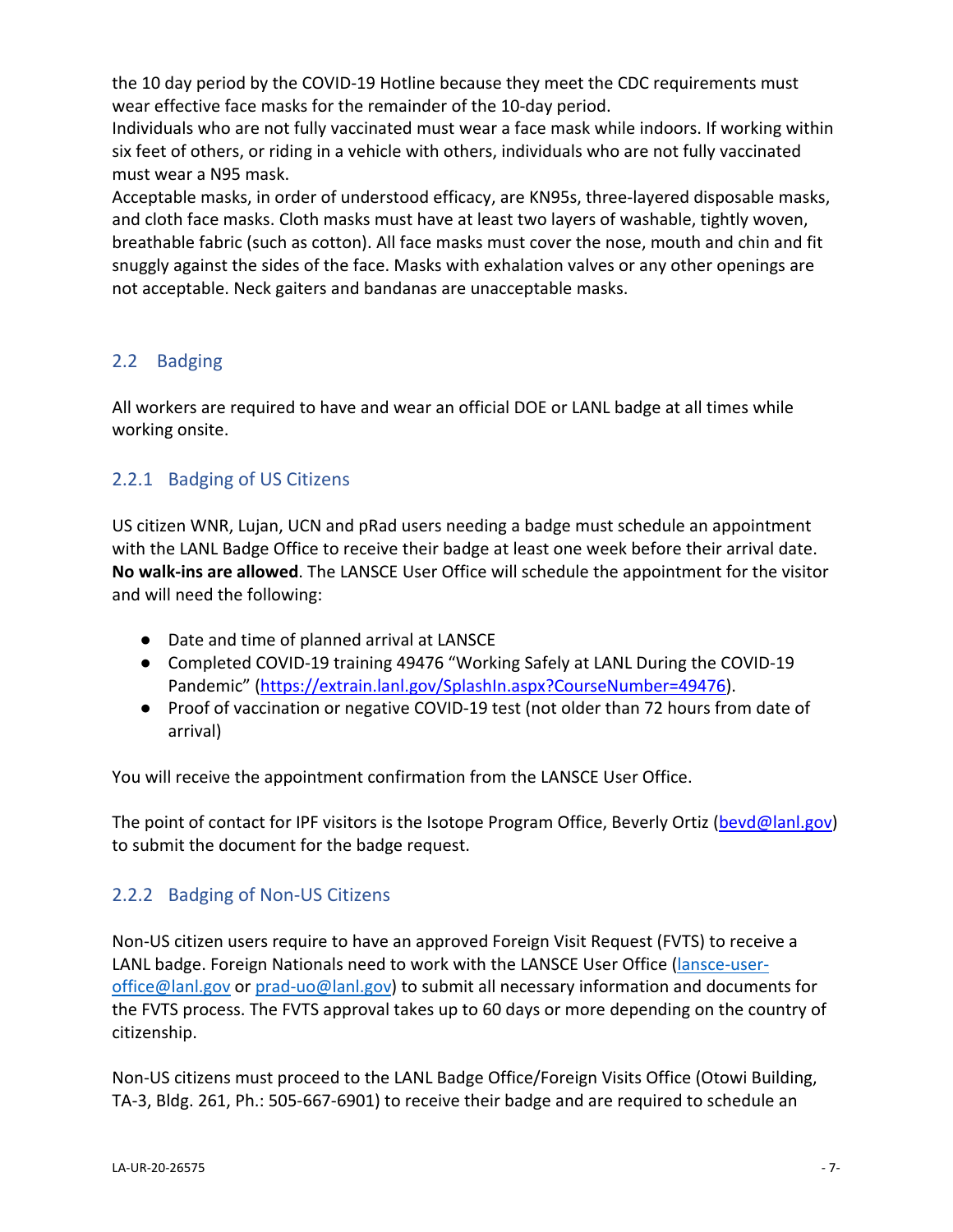appointment for pick up at the Badge Office. The User Office will coordinate scheduling the appointment with the Foreign Visit Office by email (foreignvisits@lanl.gov).

# 2.3 Dosimetry

LANSCE is an accelerator facility with inherent radiation hazards. All workers are required to wear both thermoluminescent and track-etch dosimeters (TLD and TED, respectively) at all times while onsite. An experimental safety review may identify the need for additional dosimetry. Each WNR, Lujan, and pRad user will be issued a LANL TLD and a LANL TED at the user check-in if they do not have them. UCN Users will work with the P-3 Group Office to obtain dosimetry. IPF visitors will work with their POC for dosimetry. Experiment specific dosimetry will be issued at the flightpath as part of a pre-job briefing, if required by the safety review. Please make sure the experimental safety review committee (ESRC) is aware of any special hazards associated with your proposal; this can be accomplished by discussing the issues with your POC.

# 2.4 Training

All LANSCE users are required to complete all COVID‐19, facility, flight path and experiment specific training before they begin work.

Similar to badging and dosimetry, we have worked with the training office to reduce the locations users will need to visit. Where possible, training should be taken remotely and done before arrival onsite. There is some training for non-LANL employees that must be done onsite. Where possible, provisions are being made to do this in an office space set aside for each experimental group.

All users must take LANL training course 49476 "Working Safely at LANL During the COVID‐19 Pandemic" in addition to other required training. This course has been designed to familiarize workers with the COVID-19 procedures and policies. Given the many questions regarding these unique hazards and conditions, we recommend everyone take this course as soon as possible. The course is available to take online

(https://extrain.lanl.gov/SplashIn.aspx?CourseNumber=49476). It is required that this be completed before coming onsite for the onboarding check‐in.

### 2.5 Onboarding and Check‐in Procedures

### 2.5.1 Gate Access and Badging

US citizen LANSCE WNR, Lujan, and pRad users who don't have a valid LANL badge or DOE HSPD-12 badge -- or who do not already have TLD and TED dosimeters -- are required get badged at the LANL Badge Office (Otowi Building, TA‐3, Bldg. 261) during their scheduled appointment. They then to LANSCE/TA‐53, Building 7 (WNR and Lujan Center users) or Building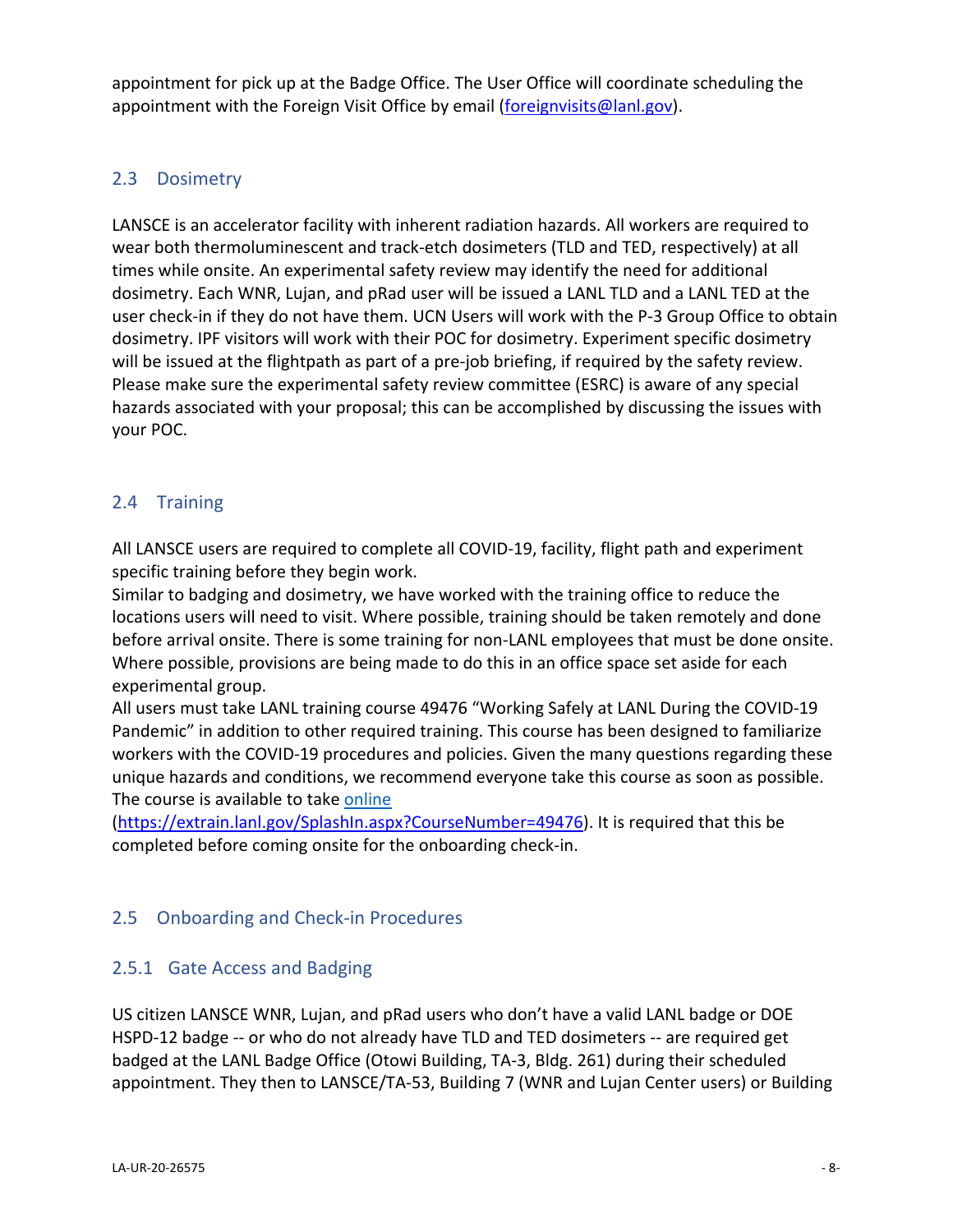1 (pRad users, UCN visitors and visitors of all other LANSCE facilities). Group Offices upon arrival. IPF visitors should check in with the local PI upon arrival.

Non‐US citizen users need to stop by the LANL Badge Office/Foreign Visits Office (Otowi Building, TA‐3, Bldg. 261) to pick up their badge during the scheduled appointment time before coming to TA‐53. The User office will coordinate the appointment scheduling process.

LANL badge holders will pass the gate security check and proceed to Building 7 (WNR and Lujan Center users), Building 1 Room A139 (pRad users and visitors of all other LANSCE facilities), or Building 1 Room A142 (UCN visitors) for training and user check‐in.

# 2.5.2 Onsite Training

All onsite training and exams will be administered in Building 7 (WNR and Lujan Center users) or Building 1 (pRad users, UCN visitors, and visitors of all other LANSCE facilities). Training in Building 1 needs to be scheduled by appointment with the LANSCE Training Office (ta53training@lanl.gov) located in the Lobby Room B103, Bldg. 1.

Internal LANL users (WNR, Lujan, and pRad) need to complete all training in UTrain and need to receive a print-out of the "Green Sheet" at the respective training location. The training confirmation can be a print out of the UTrain page showing completion.

# 2.5.3 User Check‐in

User check-in will be completed in the Building 7 (WNR and Lujan Center users), Building 1 Room A139 (pRad users) or Building 1 Room A142 (UCN visitors).

# 2.5.4 Safety and Security Briefing

LANL Policy POL1201‐6 requires that before visitors come on‐site, the sponsoring LANL employee will brief the visitors and guests on the COVID‐19 Safety Protocols to ensure the safety of the visitor and LANL staff.

The regular Safety and Security Briefing by the POC will follow. All rules regarding social distancing, PPE, and area occupancies must be followed. The POC will also review allowed building access at this time (see below).

# 3 Working at LANSCE

# 3.1 LANL's Daily COVID‐19 Health Assessment

Again, before coming on‐site each day, all workers must perform a daily health screening (available from the COVID‐19 web hub: https://www.lanl.gov/updates/covid‐19‐updates‐ info.shtml) and communicate the results to their POC.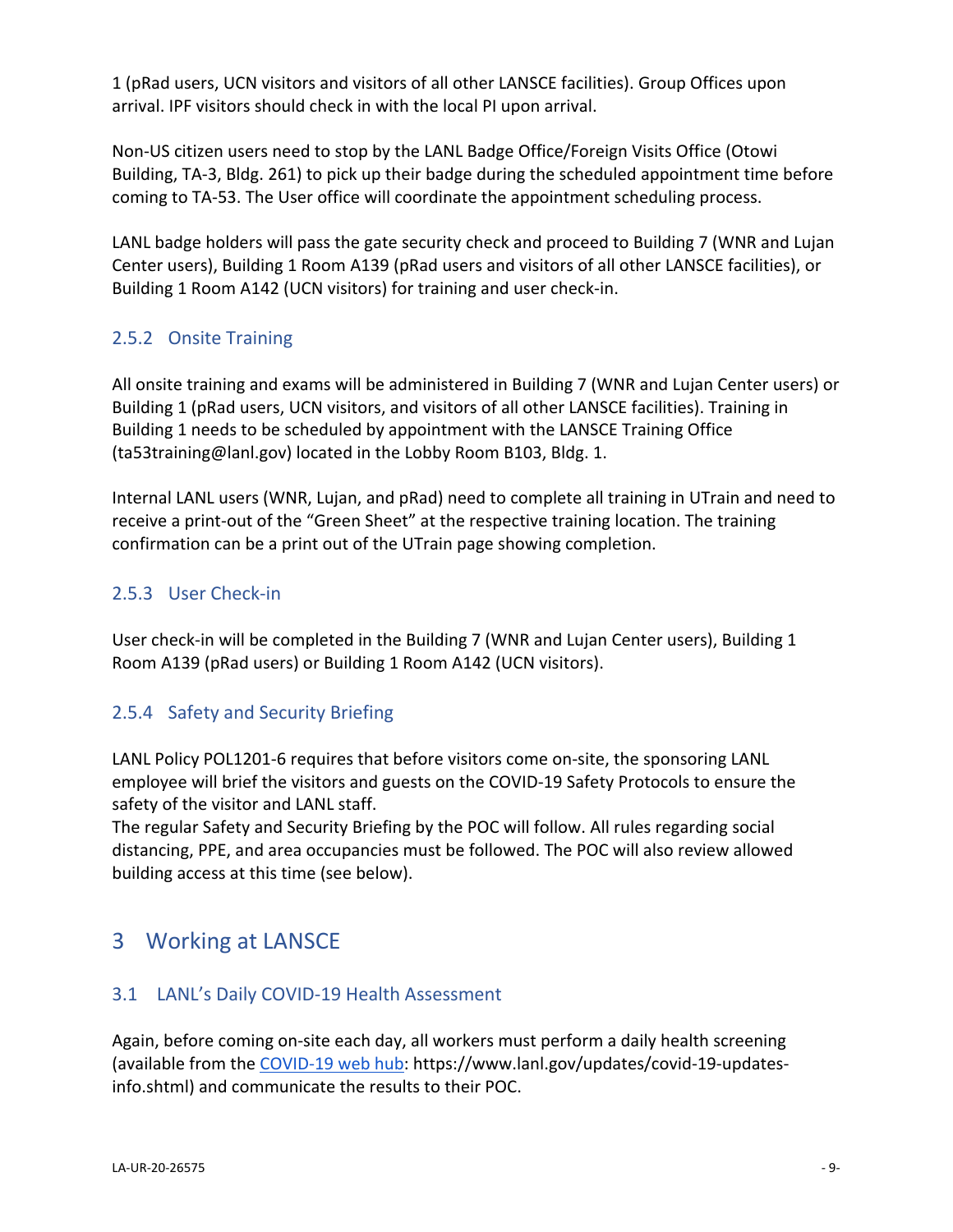Remember that if you do not have to be present at LANSCE on a given day, do not come to LANSCE. If you do have to be present, limit both your time on site and your interactions with other workers.

# 3.2 Physical Risk Mitigation and Protection Measures

# 3.2.1 Fully Vaccinated Individuals

The term "fully vaccinated" means that it has been 14 days or more since an individual received the last required dose in their vaccine series. All on-site subcontractors, guests and visitors  $$ regardless of vaccination status — close contact exposures must wear effective face masks for 10 days after exposure when onsite, and individuals who are released from isolation prior to the 10 day period by the COVID‐19 Hotline because they meet the CDC requirements must wear effective face masks for the remainder of the 10‐day period.

Individuals who are not fully vaccinated must wear a face mask while indoors. If working within six feet of others, or riding in a vehicle with others, individuals who are not fully vaccinated must wear a N95 mask.

Any employee and any visitor may choose to wear a face mask, even if not required.

Fully vaccinated individuals should continue to wash hands often with soap and water for at least 20 seconds when they get to work, before eating or drinking, before and after using the bathroom, and before leaving the job site.

# 3.2.2 Building Access Limitations

For those users who come onsite and are unvaccinated, building access is limited. *Do not visit any location without specific authorization; contact your POC if you believe you have a need to access another area.* If you have special needs, please let us know early. In general, users will have access to the relevant experimental area, designated restroom, and a shared office space. Expect that the experimental area may be accessed by users of the current experiment and support staff. The restrooms are being designated to separate external and internal staff, and LANSCE staff from other LANL workers. The shared office space will be provided to isolate the group of users associated with a given experiment. These steps are being taken to isolate sets of staff to minimize possible transmissions and thus health risks, as well as maximize the continuity of operations. There will be a refrigerator available, particularly for users with special needs, but unvaccinated users are strongly encouraged to plan to take their meals offsite. The LANSCE User Office will have a working office set up in TA‐53, Building 7 ‐‐ the WNR control room for Lujan/WNR users, where additional concerns can be addressed.

# 3.2.3 Facility, Building, and Flight Path Specific Requirements

Facility, building, and flight path specific requirements and occupancy limits will be posted. All signage on specific requirements for buildings, areas, and rooms must be followed.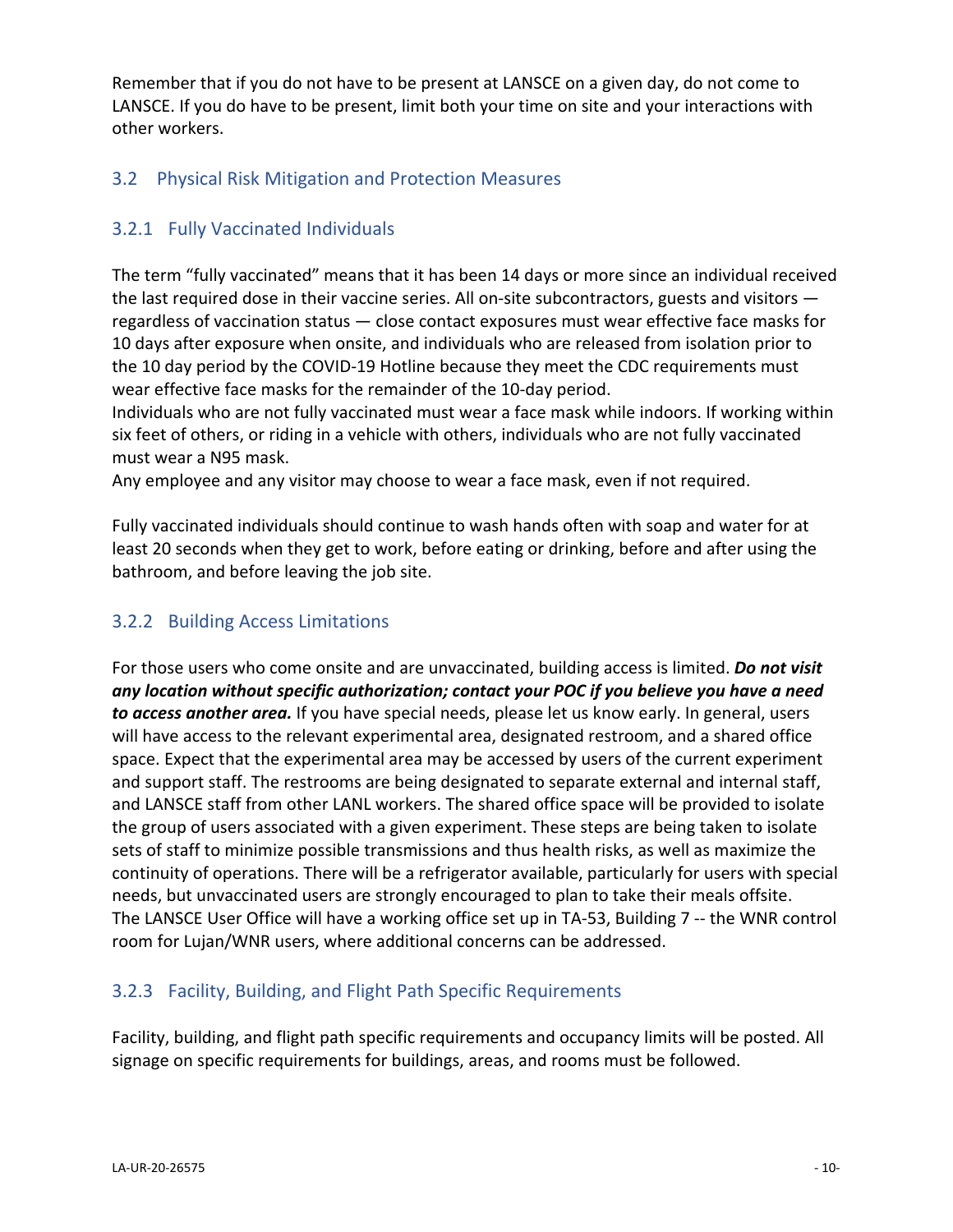# 3.2.4 Personal Protective Equipment (PPE)

Masks/face coverings are not required for fully vaccinated users and visitors. Individuals who are not fully vaccinated must wear a face mask while indoors. If working within six feet of others, or riding in a vehicle with others, individuals who are not fully vaccinated must wear a N95 mask. Acceptable masks, in order of understood efficacy, are KN95s, three‐layered disposable masks, and cloth face masks. Cloth masks must have at least two layers of washable, tightly woven, breathable fabric (such as cotton). All face masks must cover the nose, mouth, and chin and fit snuggly against the sides of the face. Masks with exhalation valves or any other openings are not acceptable. Neck gaiters and bandanas are unacceptable masks. Please note that N95 masks are also acceptable for use. N95s are available for government travel and certain on‐site activities based on an industrial hygiene evaluation.

When eating, employees must ensure they maintain at least six feet distancing at all times. Individuals must remove their face mask/covering temporarily if a Laboratory Security Officer requests them to do so. When removing the face mask/covering, be sure to observe social distancing of at least six feet.

Workers should take extra precautions while performing hands‐on work in a shared space. To the extent possible, workers should avoid shared equipment and have tools dedicated to individual users. Where equipment or tools must be shared, consider limiting access by sub‐ teams. For example, have a separate keyboard and mouse while accessing a data acquisition system; or, have two sets of tools for two shifts of workers. Where tools must be shared, particularly where disinfectant is not an option, or where there are significant common touch points, workers are encouraged to wear gloves for contamination mitigation and follow the same procedures as they would for radiological hazards.

### 3.2.5 Social Distancing

#### **Any work that cannot be done while maintaining social distancing must be explicitly authorized.**

Social distancing of 6 ft. by unvaccinated individuals should be maintained when possible, but not at the expense of other safety considerations. Where there are activities that require such work, LANL protocol OSH-ISH\_QTG-030 Verbal Screening and Temperature Checks (https://www.lanl.gov/newsroom/\_assets/pdf/0827‐verbal‐screening‐temp‐check.pdf) must be followed.

Durations in joined spaces (hallways, building lobbies, etc.) should be kept to a minimum and social distancing needs to be maintained by unvaccinated users or visitors at all times.

#### 3.2.6 Cleaning and Sanitizing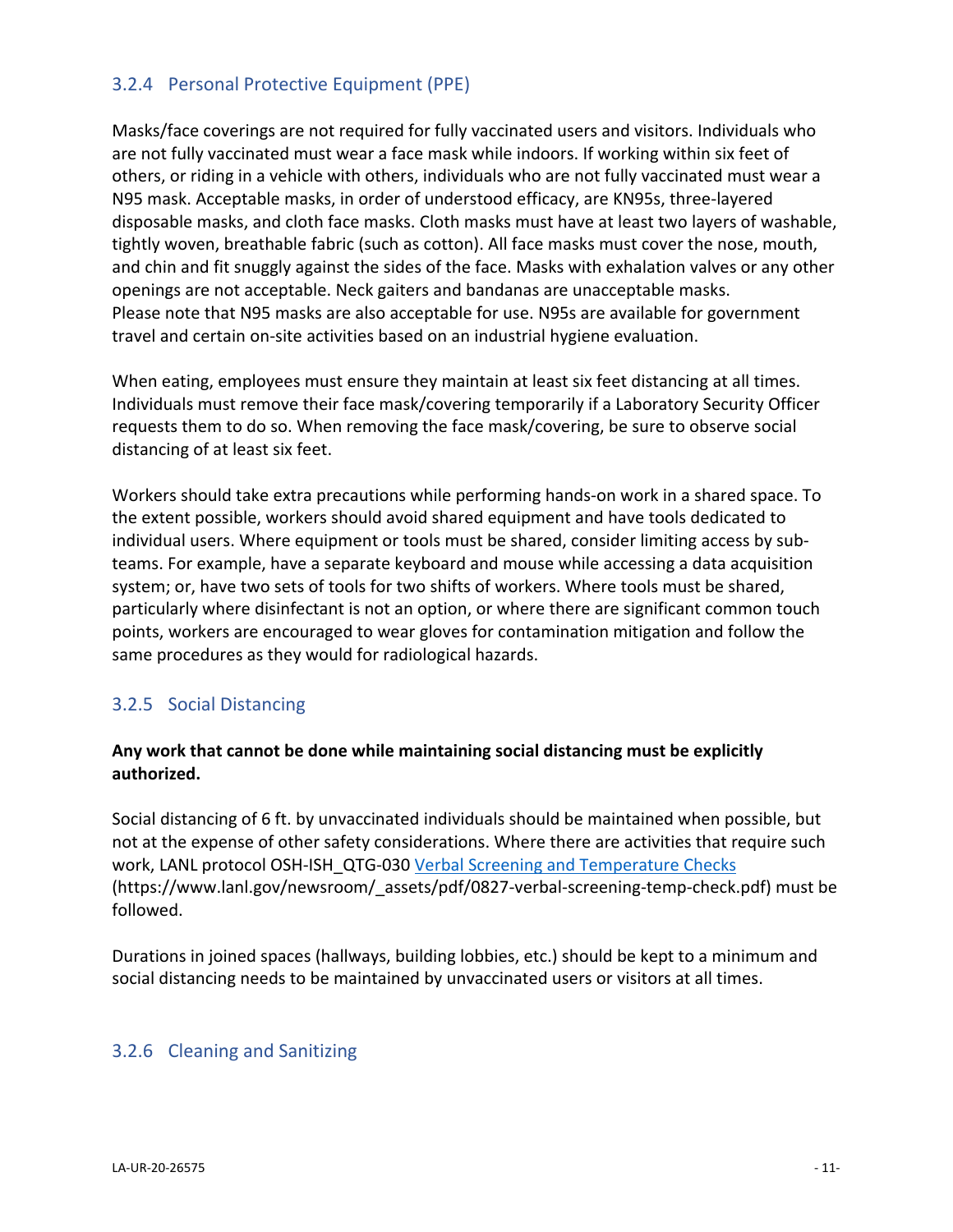All LANSCE users are required to disinfect any joint use workspace and tools, computers and surfaces frequently during the experiment and at the end of the day. Cleaning supplies will be provided.

Frequent 20 second handwashing with soap and water is recommended when getting to work, before eating or drinking, after using the bathroom, before leaving the job site, and at regular intervals throughout the work time. Hand sanitizer should be used when hand washing is not available.

Please contact your POC if hand sanitizer or other disinfectant supplies have run out or are otherwise not available.

### 3.2.7 Meals

For all visitors, meals should be preferably consumed at the user's offsite location or in a vehicle. Social distancing must be observed while eating or drinking, and extra caution should be exercised as this requires the removal of your mask.

# 3.3 Remote Experiment Control

As best we can, LANL will make available options for Virtual Private Networks (VPN) and remote computing access to experimental data acquisition (DAQ) and other relevant systems. This is intended to allow users to monitor experiments remotely from their institute, hotel or home. External users are encouraged to contact their POC to understand these options before arrival.

### 3.3.1 Remote Experiment Execution by VTC

The procedure for VTC experiment execution is available from your experimental POC.

### 3.3.2 Remote Experiment Control from Offsite Access to LANSCE

Proprietary experiments will utilize the VPN of the external institution to remotely control the experiment and data acquisition. Specifics need to be coordinated with the POC and fully understood beforehand.

Non‐proprietary experiments will utilize a custom LANL portal for remote data acquisition. Non‐ LANL external users will be issued a CryptoCard for remotely accessing the portal.

### 3.4 IWDs and Working with Hazardous Materials

Working with hazardous materials is regulated and there are no changes to any requirements due to COVID‐19. Integrated Work Documents must be followed. If the work requires an exemption to the maximum number of people allowed in an area for safety and security the exemption needs to be approved and granted before it is used.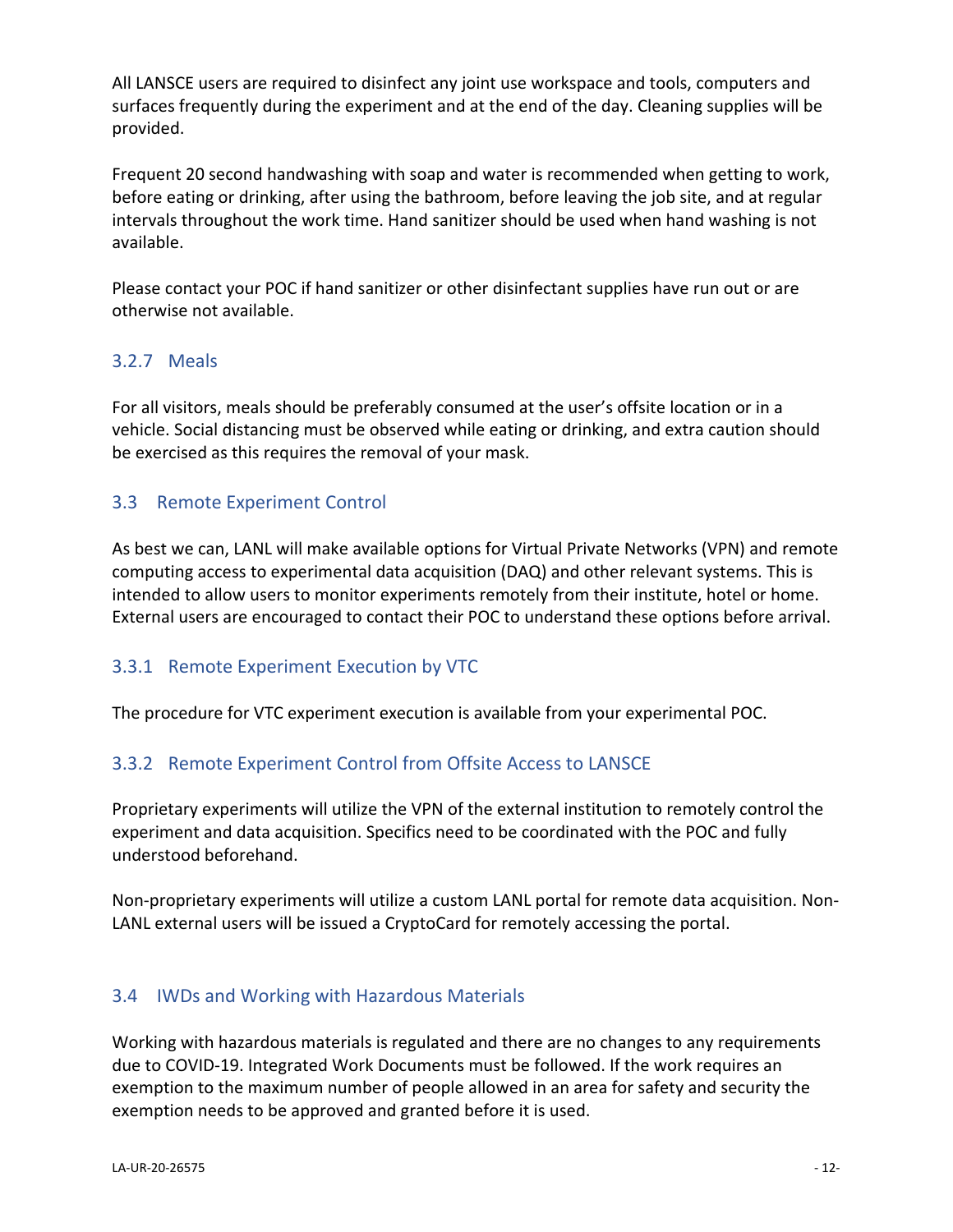### 3.5 Expectations for COVID‐19 Testing and Contact Tracing

Following the recommendations of LANL and external medical professionals, LANL pursues a rigorous approach to testing, contact tracing, and precautionary isolation. All unvaccinated workers -- LANSCE residents and users -- must record their contact and location information at the end of each work day on the Google Form Onsite Log

(https://docs.google.com/forms/d/e/1FAIpQLSe1O5Qvve0y9bp3fbtLevNWsIK\_vWedTr‐ Yff2mxSD1Pa5KwA/viewform). Each worker is required to report any symptoms to the LANL COVID‐19 Hotline (505‐606‐2667). If isolation or testing is recommended by the medical staff, these records will play an essential role in quickly and effectively contact tracing. The decision to isolate additional workers can also be informed by this information.

In order to provide for continuity of operations, additional workers may be tested. Testing will be carried out by the LANL medical staff and the results used in evaluating the release to return to work. Directions for testing will be given by the COVID Hotline.

### *If at any time you recognize that you have developed symptoms associated with COVID‐19, immediately self‐isolate (returning to your accommodation or home) and call the LANL COVID‐19 Hotline (505‐606‐2667).*

#### 3.6 Emergencies

Please remember that the COVID‐19 procedures are a supplement to existing work procedures. If you or someone else is experiencing a life‐threatening emergency, always call 911 to seek immediate assistance. In the event of other serious emergencies, call the LANL Emergency Operations Center (7‐2400 from any LANL landline) and then notify the LANSCE Duty Office and your POC. The LANSCE CCR Control Room is staffed 24x7 and has close by who can also help.

**Life Threatening Emergencies: 911 LANL Emergency Operations Center: +1 505‐667‐2400 COVID‐19 Hotline: +1 505‐606‐2667 LANSCE Duty Officer: +1 505‐500‐2072 LANSCE CCR Control Room: +1 505‐667‐5729**

# 4 Post‐Experiment

### 4.1 Radiological Survey of Samples and Equipment

All radiological surveys for free release of samples and equipment will be executed by a Health Physics Radiological Control Technician (RCT). When done in presence of the unvaccinated user social distancing needs to be observed all the time and samples/equipment need to be ready for the survey without the need of passing the to be surveyed item from person to person.